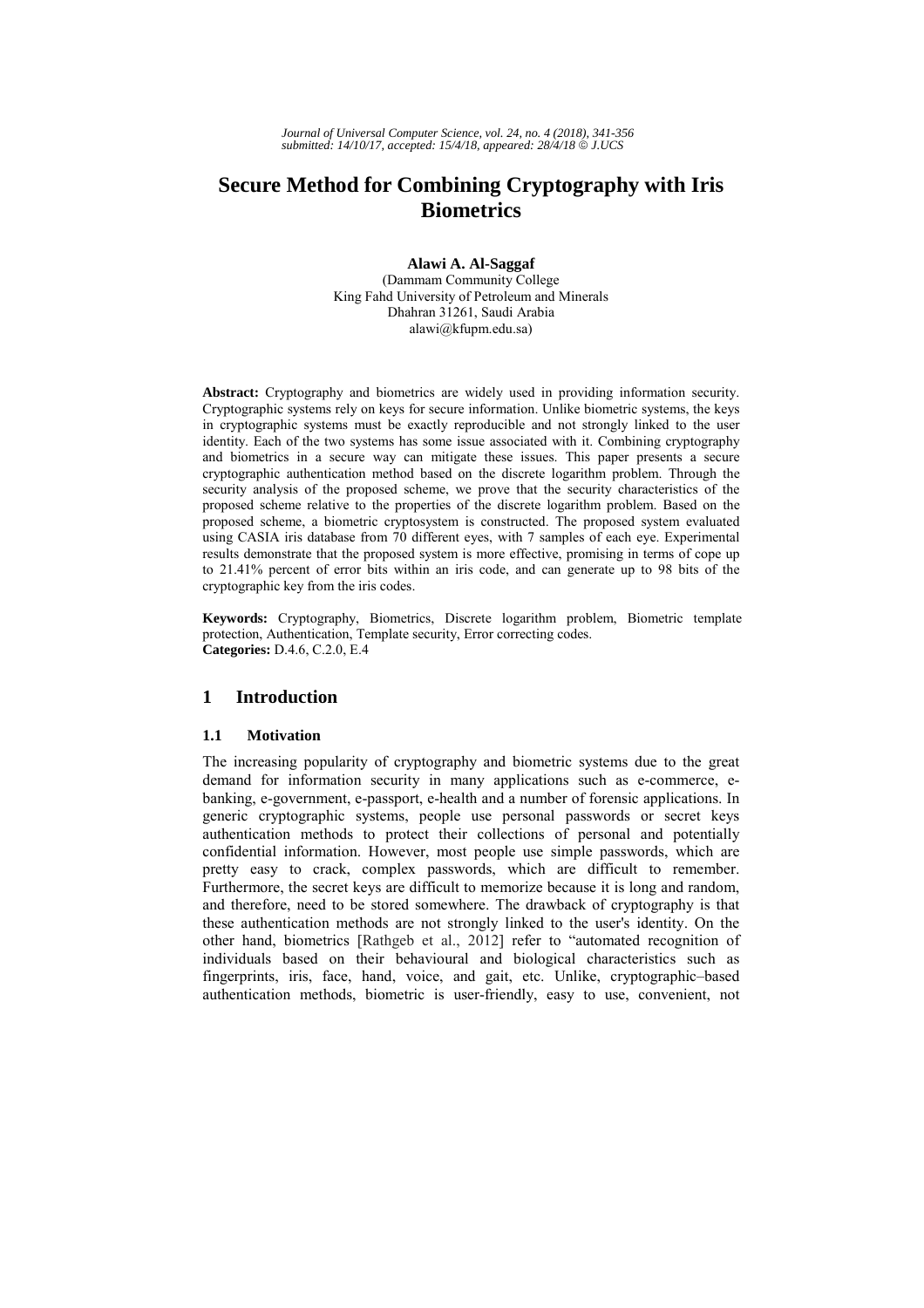possible to share, reliable, and cannot be forgotten or lost. Unfortunately, biometric systems possess problems of their own such as improper storage, or transmission leaks may compromise security. Therefore, it is important to protect the biometric using cryptography. Furthermore, utilization of biometrics in cryptography protocols raises another problem; the ratio for authentication in biometric systems needs not to achieve 100% accuracy, as two readings of the same biometric data are rarely identical whereas cryptography needs identically reproducible and uniformly distributable data. In order to strength the link between the user identity and his cryptographic key and enhance the security and the privacy of biometrics, cryptography and biometrics are combined. Combining cryptography and biometric in a secure way can inherit the positive aspects of the two while eliminating their limitations. This paper presents a new secure cryptographic authentication scheme based on discrete logarithm problem. The proposed system achieves high security relative to the properties of discrete logarithm problem, generate secured cryptographic key, and the tolerance for error of iris biometric.

#### **1.2 Related work**

The theoretical basis construction of combining cryptography and biometrics, known as fuzzy commitment scheme (FC), proposed by Jules and Wattenberg [Juels and Wattenberg, 1999] is a general scheme of combining cryptography and biometric. In fuzzy commitment scheme, a secret key is combined with reference biometric template to create the difference vector. The difference vector is created such that the secret key can be reconstructed with the help of the difference vector and the query biometric template. The security characteristic of fuzzy commitment scheme solely relies on the cryptographic hash function. In [Juels and Sudan, 2006], Jules and Sudan drove a new scheme known as fuzzy vault (FV) from fuzzy commitment based on polynomial reconstruction. The FC and FV schemes became popular techniques for design biometrics secrecy systems [Rathgeb, and Uhl, 2011; Ignatenko, 2010; Jain et al., 2008; Jain et al., 2005]. Fuzzy commitment and fuzzy vault schemes gained a lot of significance of cryptography and biometrics research communities. The FC and FV schemes are applied to different biometric traits, like iris biometrics [Hao et al., 2006; Ignatenko and Willems, 2009; Bringer et al., 2009; Rathgeb and Uhl, 2009; Rathgeb and Uhl, 2010; Zhang et al., 2009; Adamovicb et al., 2017; Ratherb et al., 2013], fingerprint biometric [Teoh and Kim, 2007; Tong et al., 2007; Nandakuma, 2010; Li et al., 2012], and face biometric [Lu et al., 2009; Vander et al., 2006]. In 2015, [Fave et al., 2015] and [Hoang et al., 2015] applied the fuzzy commitment to finger Vein and human gait, respectively. Fave et al. did not mention the length of the cryptographic key. [Sasa et al., 2017] presented a method based on information theoretical analysis to extract homogenous regions of iris biometric and secured using fuzzy commitment scheme. They utilized the Reed Solomon codes RS(127,20) with a capacity of an error rate of 42% of the iris code. This rate will affect the system's performance and not be practical. Several biometric template protection systems have been proposed [McGuffey et al., 2015; Lakhera et al., 2016; Jin et al., 2016]. Recently, several approaches applied fuzzy commitment scheme to secure multimodal systems [Gomez-Barrero et al., 2017; Mai et al., 2017; Sarier, 2018].

The security characteristic of the biometric secrecy system based on fuzzy commitment scheme solely relies on the relative properties of cryptographic hash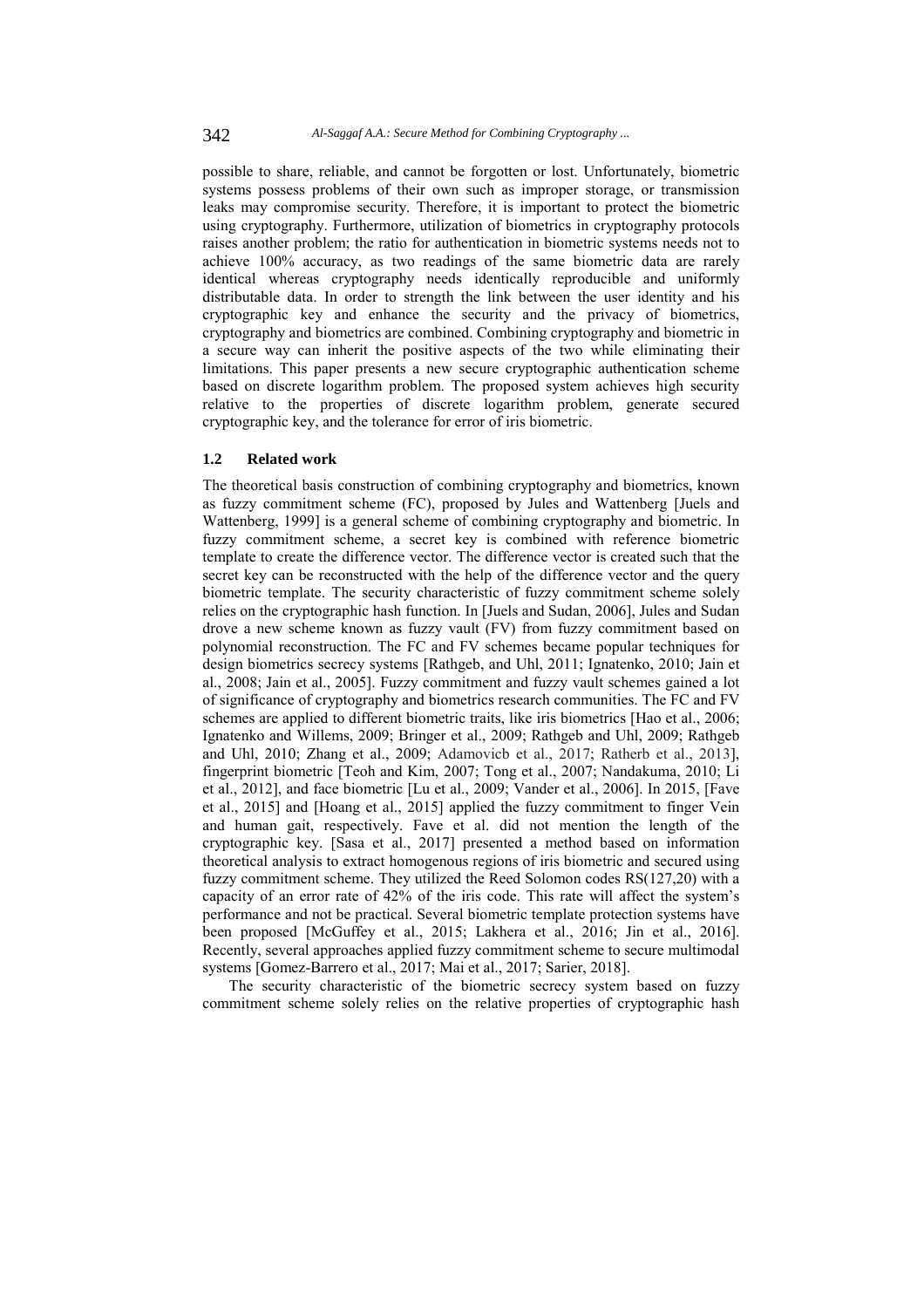function MD or SHA families. However, several researchers have noticed serious security flaws and vulnerabilities in most widely used MD and SHA families [Preneel, 1999; Preneel, 2009; Wang et al., 2005a; Wang et al., 2005b; Wang and Yu, 2005; Biham et al., 2005; Dobbertin, 1996; Klima, 2006]. Moreover, in response to an SHA-1 vulnerability announced in Feb. 2005, NIST (National Institute of Standard and Technology) was apparently not confident in the strength of SHA-1 [NIST, 2007].

# **1.3 Paper contribution**

The contributions of this paper are outlined below:

- 1. Propose a secure cryptographic authentication scheme based on the discrete logarithm problem.
- 2. Provide a theoretical analysis of the security characteristics of the proposed scheme in terms of the statistical hiding and the computational binding.
- 3. Apply the proposed scheme to biometric systems to construct a new biometric cryptosystem using Iris based biometrics.
- 4. The proposed system evaluated using CASIA iris database from 70 different eyes, with 7 samples of each eye.
- 5. Experimental results demonstrate that the proposed system is more effective, promising in terms of cope up to 21.41% percent of error bits within an iris code, and can generate up to 98 bits of the cryptographic key from the iris codes.

### **1.4 Paper organization**

The rest of the paper is organized as follows: In section 2, we briefly discuss some mathematical preliminaries to review and analyse the proposed method. We then present the proposed method in section 3. In section 4, we state theorems regarding the security characteristics of the proposed method. In section 5, we apply the proposed method to biometric systems. Experimental evaluation results and discussions of the proposed reported in Section 6. Finally, a conclusion is given in Section 7.

# **2 Preliminaries**

This section briefly describes some mathematical preliminaries which are essential for describing and analyzing the proposed method.

#### **2.1 The discrete logarithm problem**

Definition 1 Discrete Logarithm: Let *G* be a finite cyclic group of order *n*. Let  $\alpha$  be a generator of *G* and let  $\beta \in G$ . The discrete logarithm of  $\beta$  to the base  $\alpha$ , denoted  $\log_{a} \beta$ , is the unique integer *x*,  $0 \le x \le n-1$ , such that  $\beta = \alpha^{x}$  Menezes et al. 1996].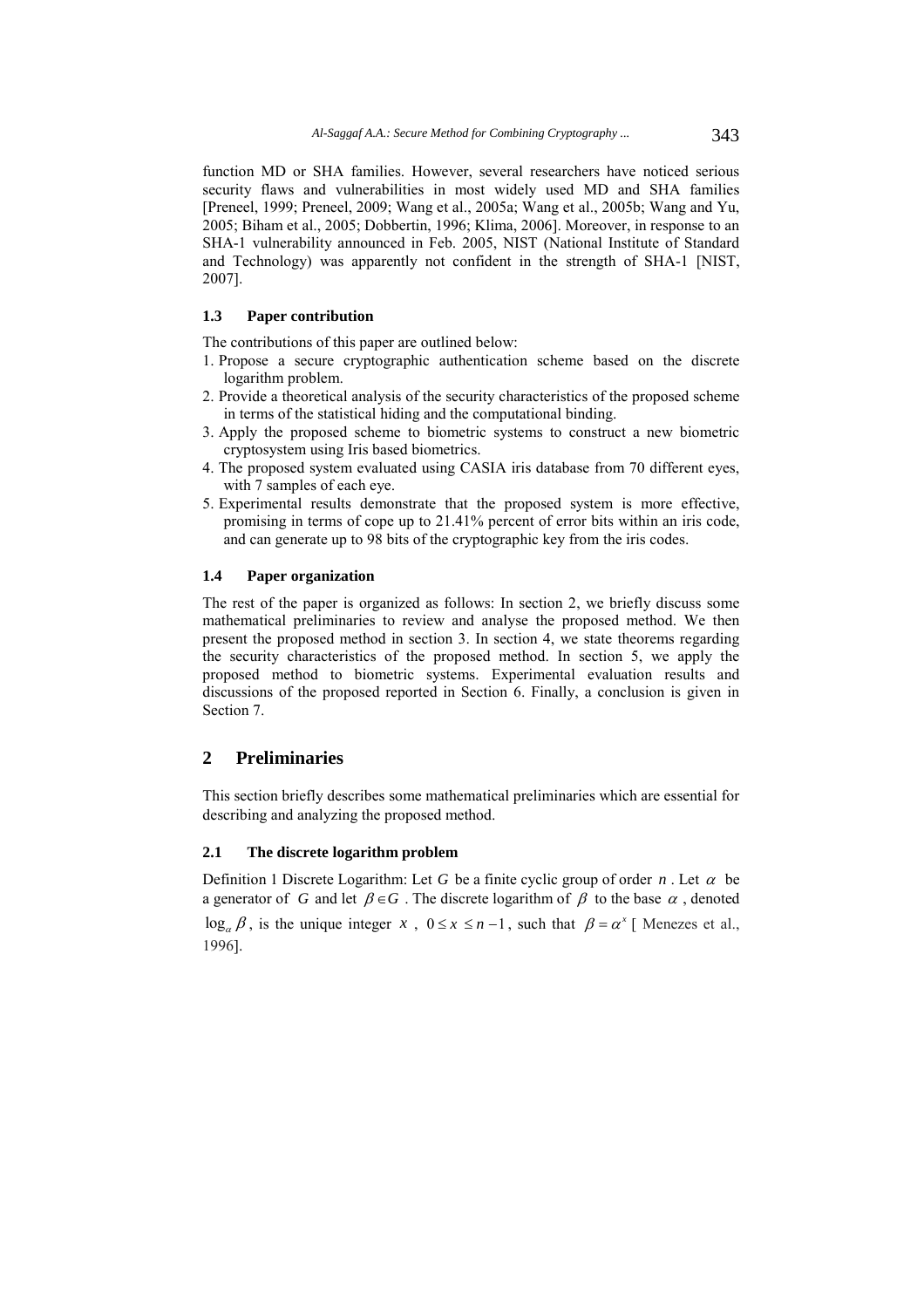Definition 2 Discrete Logarithm Problem (DLP): Given a prime number  $p$ , a generator  $\alpha$  of  $z^*$ , and an element  $\beta \in z^*$ . Find the integer *x*,  $0 \le x \le p-2$ , such that  $\beta = \alpha^x \pmod{p}$  [Menezes et al., 1996].

#### **2.2 Error correcting codes**

Error correcting codes are used for detecting and correcting errors when data transmitted from one place to another over a noisy channel.

#### **Important terms and definitions.**

Definition 3: A block code  $C(n,k)$  over an alphabet of q symbols is a set of  $q^k$   $n$  vectors called codewords. Associated with the code is an encoder  $g: \{0,1\}^k \rightarrow C$ which maps a message  $m$ , a  $k$  –tuple, to its associated codeword [Moon, 2005]. Definition 4 (Hamming distance): Given code set  $C(n, k)$  as defined above, The

Hamming distance between any two words  $c_i$  and  $c_j$  of the code set C is given by

$$
H_{\text{dist}}(c_i, c_j) = \frac{1}{n} \sum_{r=1}^{n} |c_i^r - c_j^r|
$$
 (1)

Definition 5 (Decoding function): Let  $C(n,k)$  be a block code set with  $q \in \{0,1\}$ . A

decoding function  $f: \{0,1\}^n \to C \cup \bot$  which maps a message *c*<sup>1</sup>, a *n*-tuple, to correct codeword  $c$ , if  $c'$  and  $c$  are sufficiently close according to appropriate metric. Otherwise maps to invalid codeword  $\perp$ .

Definition 6: The maximum number of errors that can be corrected in the corrupted codeword is called error correction threshold of the error correcting code *C* , and denoted by  $t_{sh}$ .

### **Bose - Chaudhuri, and Hocquenghem (BCH) codes**

A BCH codes are cyclic codes and specified by chosen generator polynomial. It is a polynomial code over a finite field  $(GF)$ . A narrow sense BCH code over  $GF(q)$  of length *n* capable of correcting at least  $t_{sh}$  -errors is specified as follows [Moon, 2005]:

1. Determine the smallest  $m(m \geq 3)$  such that  $GF(q^m)$  has a primitive n<sup>th</sup> root of unity  $\lambda$ .

2. Select a non-negative integer  $b$ . Frequently,  $b = 1$ .

3. Write down a list of  $2t_{sh}$  consecutive powers of  $\lambda$ :

 $\lambda^b$ ,  $\lambda^{b+1}$ ,  $\ldots$ ,  $\lambda^{b+2t_{sh}-1}$ .

Determine the minimal polynomial with respect to  $GF(q)$  of each of these powers of  $\lambda$ .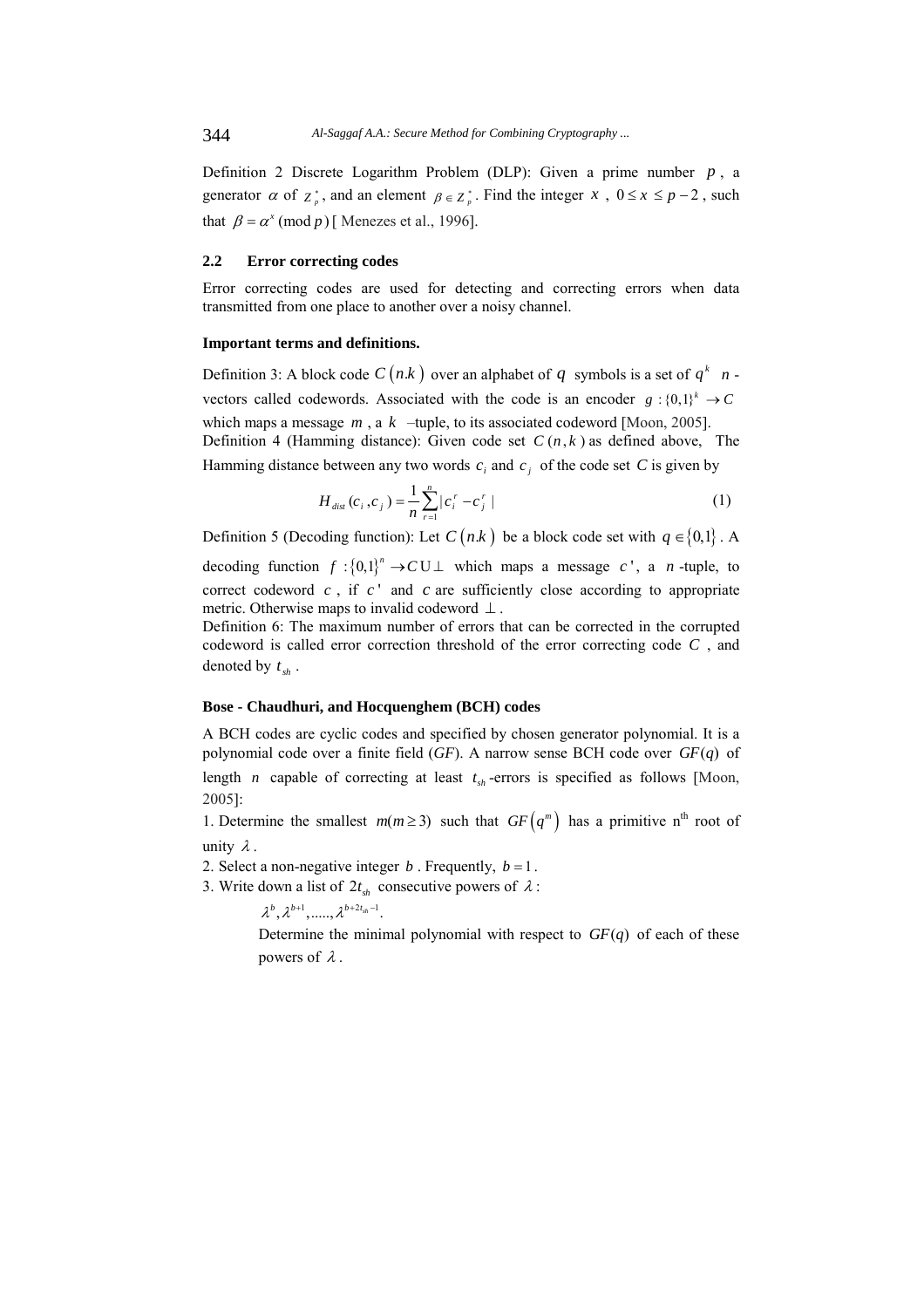4. The generator polynomial  $P(x)$  is the least common multiple (LCM) of these minimal polynomials. The code is a  $(n, n-\deg(P(x)))$  cyclic code, where  $deg(P(x))$ is the degree of the polynomial  $P(x)$ .

Usually we use  $BCH(n,k)$  to denote a BCH code, where *n* is the code length, and *k* is the message length.

#### **2.3 Statistical distance**

Let X and Y be two random variables over the same sample space  $\psi$ , and let  $D_1$  and *D*<sub>2</sub> be their associated discrete probability distributions. Then, we defined and denoted the statistical distance between  $D_1$  and  $D_2$  as follows:

$$
S_{dist}(D_1; D_2) = \sum_{a \in \psi} \left| \text{Prob}[X = a] - \text{Prob}[Y = a] \right| \tag{2}
$$

### **3 The Proposed Method**

In this section, we will provide details of the proposed scheme. There are three procedures in the proposed scheme, namely the setup, commit, and open procedures. Also, there are three parties, the sender **S** and the receiver **R**, and the trust third party **Ted** will run setup procedure to generate the system parameters and publish it to both parties. The proposed scheme consists of the function,  $F: ({0,1}^n \times {0,1}^n) \to ({0,1}^n \times {0,1}^n)$ , defined as follows:

$$
F(c, x) = (\varepsilon, \delta), \tag{3}
$$

where  $\varepsilon = F_k(m, x) = \alpha^m \beta^x \pmod{p}$  and  $\delta = x - c$  is the difference vector. To set the system parameters, the trusted third party executes the following procedure. **[Setup procedure]** 

1. **Ted** generates two prime numbers  $p$  and  $q$  such that  $p = 1 \pmod{q}$ .

- 2. **Ted** finds a random generator  $\alpha \in G_q \setminus \{1\}$ , where  $\alpha \in G_q$  is a subgroup of the order  $q$  in  $Z_n^*$ .
- 3. **Ted** computes an element  $\beta = \alpha^a \in Z_p^* \setminus \{1\}$ , where  $a \in Z_q$  randomly chosen ( $\beta$  is a generator element of  $G_a$ ).

4. Ted sends the system parameters ( $p, q, \alpha, \beta$ ) to the sender **S** and the receiver **R**.

#### **[Commit procedure]**

To commit to a message  $m \in M_k \subseteq Z_q$ ,  $(M_k \subset \{0,1\}^k$  is the message space), the sender encode the message into a codeword  $c = g(m) \in C \subseteq \{0,1\}^n$  and chooses a random witness  $x \in X_n \subseteq Z_q$ ,  $(X_n \subset \{0,1\}^n)$  is the witness space), and then computes the commitment  $F(c, x) = (\alpha^c \beta^x, x - c) = (\varepsilon, \delta)$ . The commitment send to the receiver.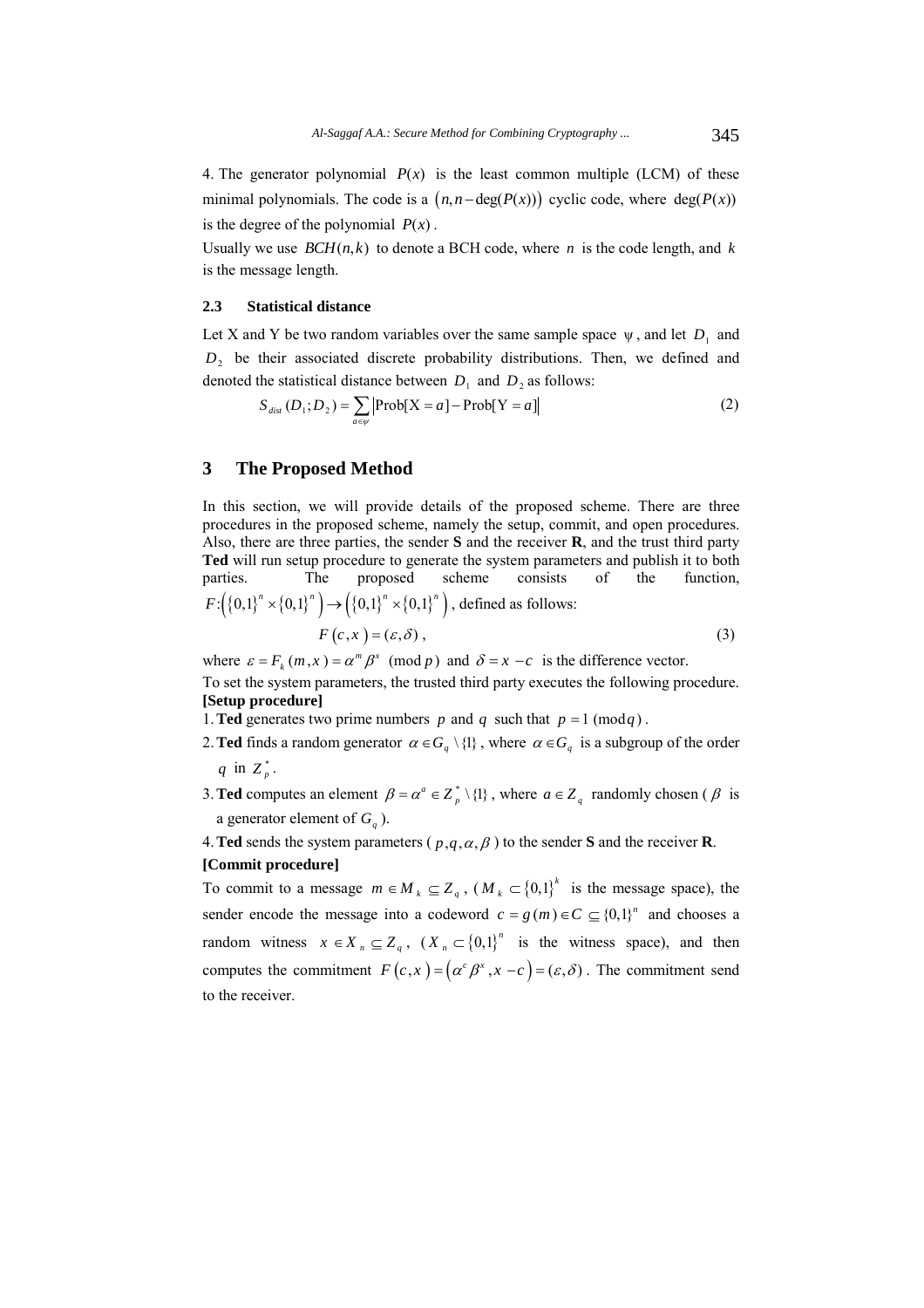#### **[Open procedure]**

To open the commitment  $(\varepsilon, \delta)$ , the sender reveals the witness x', which is sufficient "close" to the original  $x$  according to an appropriate metric distance (e.g. Hamming distance  $H_{div}(x, x') \le t_{ch}$ , but not necessary identical. Using the difference vector  $\delta$  the witness  $x'$  should be able to reconstruct the codeword  $f(c') = f(x' - \delta) = f((x' - x) + c)$  and then translate  $x'' = \delta + f(c')$  in the direction of *x* . The receiver computes the commitment  $\varepsilon' = F_k (f (c^r), x^r)$  and verifies  $\varepsilon' = \varepsilon$ . If it fails, the commitment will not open using  $x<sup>1</sup>$ . Otherwise, the commitment is successful opened and therefore the secret message  $m = m' = g^{-1}(f(c'))$ .

# **4 Security Analysis**

In the design of any commitment scheme, hiding and binding properties are the most important security aspects to be considered. In this section we will discuss the security of the proposed scheme, to simplify our analysis, It should be noted that the codeword *c* and the witness *x* are drawn at random from the set  $\{0,1\}^n$ . These sets are finite and all their associated probabilities distributions are discrete. Furthermore, the operation  $(\oplus)$  is defined and denoted as "exclusive OR", Pr[.] is the probability of an event and  $\vert \cdot \vert$  denoted the size of the set.

#### **4.1 Hiding property**

The hiding property of the proposed scheme characterizes the resistance against attempts carried out by an adversary receiver **R**\* to determine either the codeword *c* or the witness  $x$ . We assume that the adversary receiver  $\mathbb{R}^*$  knows the function,  $F$ , and has an access to the commitment pair  $(\varepsilon, \delta)$ . The security analysis of hiding property comprises two aspects: First, we prove that an adversary receiver **R**\* gets almost NOT statistical advantage about the committed codeword or witness from the difference vector  $\delta$ . Second, we prove that an adversary receiver  $\mathbb{R}^*$  cannot distinguish between the sender's committed value based on the hardness of solving discrete logarithms.

**Lemma 1:** Suppose that X and Y are two independent random variables over the same sample space  $\psi$ . Let Z be a random variable obtained by "exclusive OR" of X and Y. Then the three random variables X, Y, and Z are pair-wise independent.

*Proof*: Let X and Y are two independent random variables over the same sample

space  $\psi$ . So we have,  $Prob[X = u, Y = v] = Prob[X = u]Prob[Y = v] \le \frac{1}{|X||Y|}(4)$ 

Now, let  $Z = w$ , such that  $w = u \oplus v$ , and thus  $v = w \oplus u$ .

Since the variables  $X = u$  and  $Y = w \oplus u$  are independent random variables, therefore X and Z. Similarly, Y and Z are independent.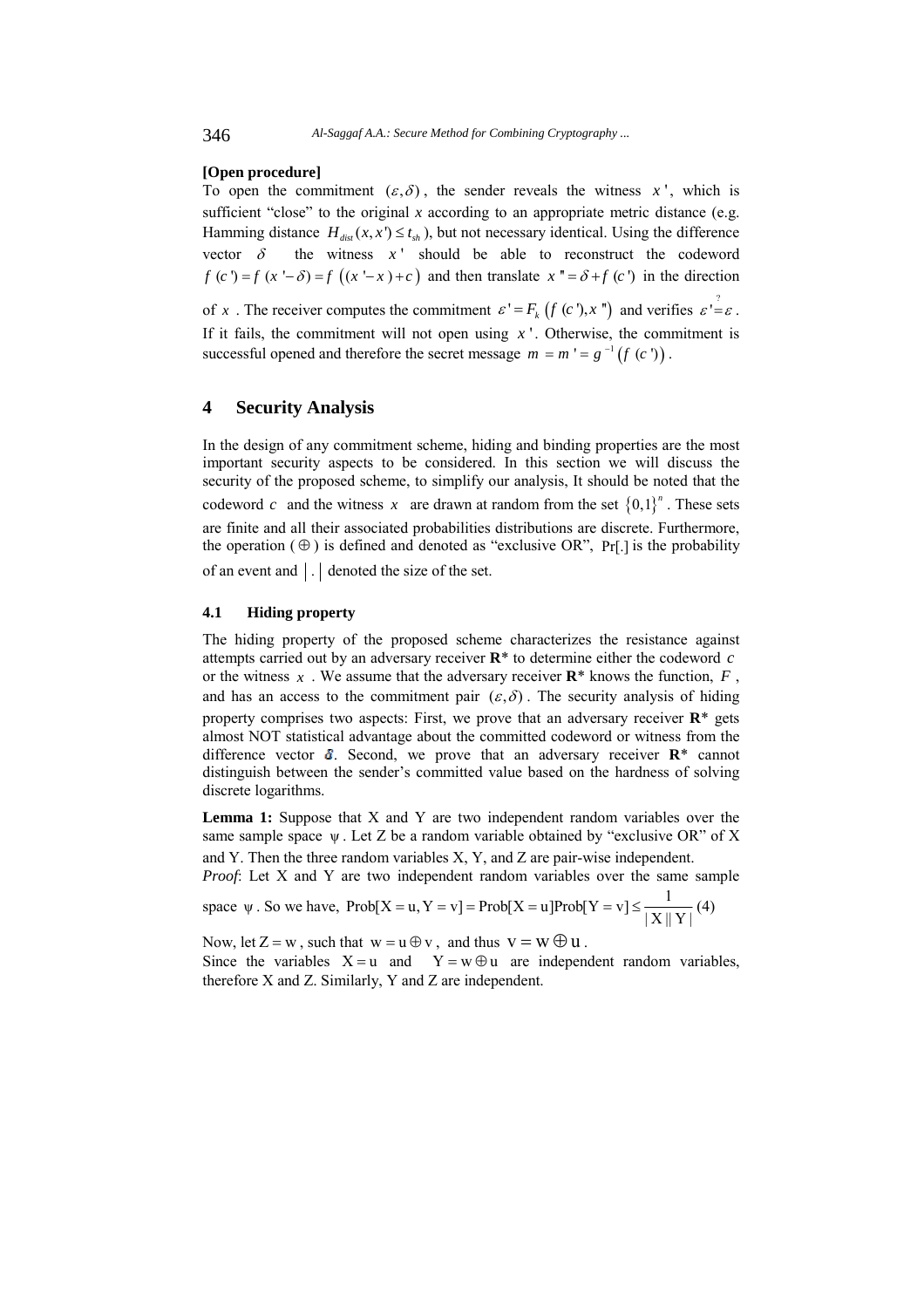**Theorem 1** Suppose that X (witness space) and C (error correcting code set) are two independent random variables over the same sample space  ${0,1}^n$ . Given that  $Z = \{ \delta = x \oplus c; x \in X \text{ and } c \in C \}$  is another a random variable obtained by "exclusive OR" of elements of  $C$  and  $X$ . Then the probability that the difference vector reveals information about *c* or *x* is not more than  $2^{-k}$ . *Proof***:** 

Assume that X and C be two independent random variables over the same sample space  ${0, 1}^n$ .

Since  $|C| = 2^k$  clearly  $k \le n$ . Let  $Z = \{\delta : \delta = c \oplus x\}$  be a random variable obtained by "exclusive OR" of elements  $c \in C$  and  $x \in X$ . Then Z, X, and C are pair-wise independent random variables (Lemma 1). Then, we have

$$
Pr[X = x \mid Z = \delta] = Pr[X = x] \le 2^{n},
$$
\n(5)

and

$$
Pr[C = c | Z = \delta] = Pr[C = c] \le 2^{k}, \qquad (6)
$$

Therefore

$$
Pr[X = x | Z = \delta \text{ or } C = c | Z = \delta]
$$
  
= Max {Pr[X = x], Pr[C = c]}  $\leq 2^{k}$  (7)

(  $Max:$  denoted the maximum of two values)  $\ldots$  hence proof

**Theorem 2** Given  $c \in \mathbb{C}$  and  $x \in \mathbb{X}$  is chosen randomly, an adversary receiver  $\mathbb{R}^*$  is able to determine the codeword  $c$  from the commitment  $\varepsilon$  in probability time. Then an adversary R\* gets absolutely zero advantages about the committed codeword *c* . *Proof*:

Given that  $c = g(m) \in C$ , let  $D(c)$  be a probability distribution on the code set C, defined as  $D(c) = \text{Prob}[C = c : F_k(c, x) = \varepsilon]$  and let  $\rho_{\varepsilon,c}$  be the size of pre-image set  $\Omega_{\varepsilon}(c) = \{x : F_k(c, x) = \varepsilon\}.$ 

Thus for any  $\varepsilon_0$ ,  $D(c_0)$  is defined by

$$
D(c_0) = \text{Prob}[C = c_0 : F_k(c_0, x) = \varepsilon_0, \text{ for some } x \in X]
$$
  
= 
$$
\sum_{x \in X} \text{Prob}[x] \text{Prob}[F_k(c_0, x) = \varepsilon_0 | x]
$$
 (8)

For some value  $x_0 \in X$ , we have

$$
\text{Prob}[F_k(c_0, x_0) = \varepsilon_0 \mid x_0] = \text{Prob}[x_0 : F_k(c_0, x_0) = \varepsilon_0]
$$
  
= 
$$
\begin{cases} 2^{-k} & \text{if } x_0 \in \Omega_{\varepsilon_0}(c_0) \\ 0 & \text{Otherwise} \end{cases}
$$
 (9)

Thus,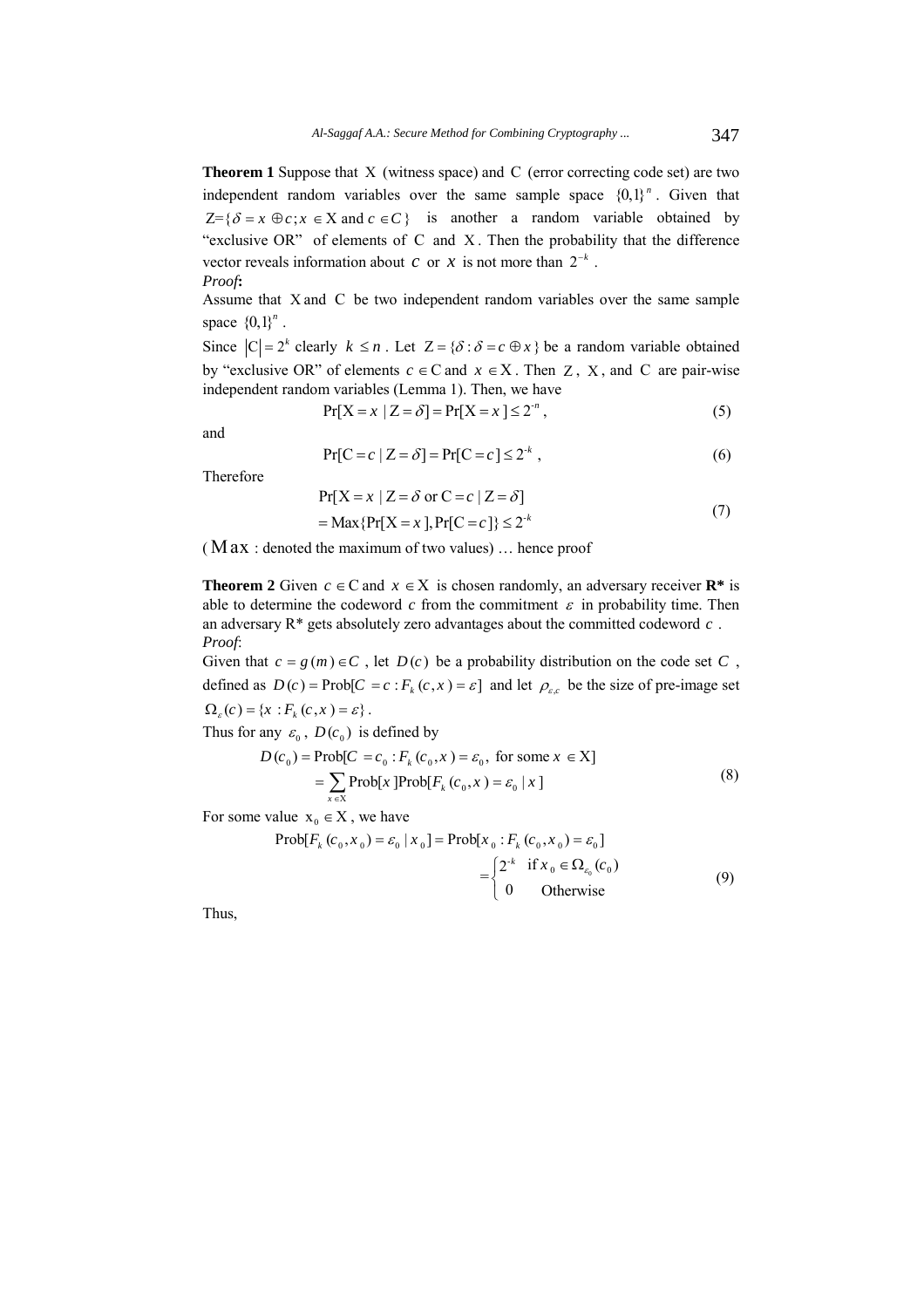348 *Al-Saggaf A.A.: Secure Method for Combining Cryptography ...*

$$
D(c_0) = \text{Prob}[F_k(c_0, x) = \varepsilon_0, \text{ for some } x \in X]
$$
  
= 
$$
\sum_{x \in X} \text{Prob}[x] \text{Prob}[F_k(c_0, x) = \varepsilon_0 | x]
$$
  
= 
$$
2^{-k} \sum_{x \in \Omega_{\text{eq}}(c_0)} 2^{-k} = 2^{-2k} \rho_{\varepsilon_0, c_0}
$$
 (10)

Assume that the receiver can find two codewords  $c_1$  and  $c_2$  in C, such that  $H_{dist}(c_1, c_2) > t_{sh}$  and  $F_k(c_1, x_1) = F_k(c_2, x_2) = \varepsilon$  for some  $x_1, x_2 \in \mathbf{X}$ . Thus, 1)  $x \in \Omega_{\varepsilon}(c_2)$   $\qquad \qquad \varepsilon \in E$   $\qquad \qquad$   $\qquad \qquad$   $\qquad \varepsilon \in E$  $S_{dist}(D(c_1), D(c_2)) = \sum_{\varepsilon \in E} |\operatorname{Prob}[F_k(c_1, x) = \varepsilon] - \operatorname{Prob}[F_k(c_2, x) = \varepsilon]|$  $\sum_{\varepsilon \in \mathbb{E}} \sum_{x \in \mathbb{X}} \text{Prob}[x] \text{Prob}[F_k(c_1, x) = \varepsilon] - \sum_{x \in \mathbb{X}} \text{Prob}[x] \text{Prob}[F_k(c_2, x) = \varepsilon]$  $\leq \sum_{\varepsilon \in \mathbb{E}} | 2^{-2k} \sum_{x \in \Omega_{\varepsilon}(c_1)} 1 - \sum_{x \in \Omega_{\varepsilon}(c_2)} 1 | = 2^{-2k} \sum_{\varepsilon \in \mathbb{E}} | \rho_{\varepsilon,c_1} - \rho_{\varepsilon,c_2} | = 0$  $\varepsilon$  = Proble  $F_i$  ( $c_2$ ,  $x_i$ ) =  $\varepsilon$  $\varepsilon$ I – > Probix Probit,  $(c_2, x) = \varepsilon$ =  $\sum_{\varepsilon \in E}$  | Prob[ $F_k$  ( $c_1$ , $x$ ) =  $\varepsilon$ ] – Prob[ $F_k$  ( $c_2$ , $x$ ) =  $=\sum_{\varepsilon\in E} \left|\sum_{x\in X} \text{Prob}[x] \text{Prob}[F_k(c_1, x) = \varepsilon\right] - \sum_{x\in X} \text{Prob}[x] \text{Prob}[F_k(c_2, x) = \varepsilon] |\text{Since,}$  $\leq \sum_{\varepsilon \in E} |2^{-2k} \sum_{x \in \Omega_{\varepsilon}(c_1)} 1 - \sum_{x \in \Omega_{\varepsilon}(c_2)} 1| = 2^{-2k} \sum_{\varepsilon \in E} |\rho_{\varepsilon,c_1} - \rho_{\varepsilon,c_2}| =$ 

for any  $c \in \mathbb{C} \subseteq \mathbb{Z}_q$  and for randomly uniformly chosen a witness  $x \in X \subseteq \mathbb{Z}_q$ . Then  $\varepsilon = F_k(c, x)$  is uniformly distributed in  $G_q$ . Therefore  $\rho_{\varepsilon,c_1} = \rho_{\varepsilon,c_2}$ . Hence the proof.

#### **4.2 Binding Property**

The binding property of proposed scheme characterizes the resistance against attempts carried out by an adversary receiver  $A^*$  to determine a codeword  $c'$  with  $H_{dist}(c, c') > t_{sh}$ , such that  $F_k(c, x) = F_k(c', x') = \varepsilon$ , for some  $x, x' \in X$ .

**Theorem 3** For  $c \in \mathbb{C}$  and  $x \in \mathbb{X}$  is chosen randomly, an adversary sender  $\mathbb{S}^*$  is able to open the fuzzy commitment  $F(c, x) = (ε, δ)$  using different witness  $x' \in X$  such that  $H_{dist}(x, x') > t_{sh}$  in probability time. Then it is equivalent that the adversary  $S^*$ is able to solve the discrete logarithm problem. *Proof*:

Let  $c \in \mathbb{C}$  and  $x \in \mathbb{X}$  is chosen randomly such that  $\varepsilon = F_k(c, x)$ . Given  $x' \in X$ , such that  $H_{dist}(x, x') = H_{dist}(c, c') > t_{sh}$  and

$$
F_k(c',x') = F_k(c,x)
$$
  
\n
$$
\alpha^{c'}\beta^{x'} = \alpha^c\beta^x \pmod{p}
$$
\n(11)

There, one can compute the discrete logarithm problem  $\frac{c' - c}{x - x} \to \log_a \beta \pmod{p}$ and the inverse of  $(x - x')$  exists, which contradiction to the assumption of discrete logarithm problem.

# **5 Application of the proposed scheme in biometric systems**

In this Section, we will present the biometric cryptosystem based proposed scheme using iris –based biometric. The implementation of the developed scheme involves the system initialization phase, the enrolment phase and the authentication phase. Detailed steps of these phases are described as follows and are in Figure 1.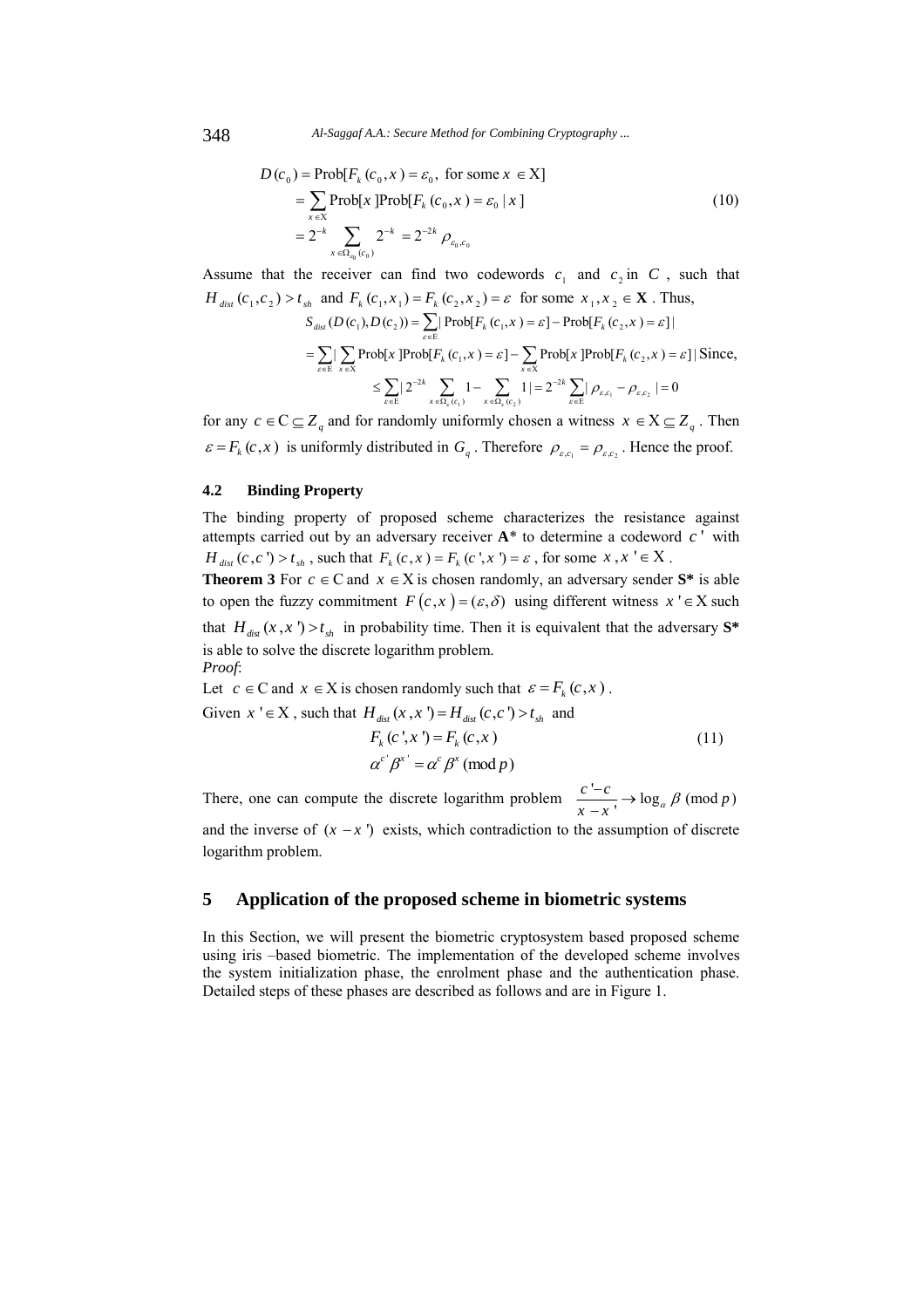

*Figure 1: The Proposed Biometric Cryptosystem* 

### **5.1 Initialization system phase**

In the system initialization phase, the commonly required parameters will generate as described below in algorithm 1.

## **Algorithm 1**:

**Input:** Security parameter encoded by unary  $1^k$ .

- o Generate randomly two prime numbers  $q$  and  $p$  of length  $k$ , such that  $p = 1 \pmod{q}$ .
- o Generate an element  $\alpha$  of the subgroup  $G_a$  as follows
	- Choose randomly  $1 \le a \le p-1$
	- Compute  $\alpha = a^{\frac{p-q}{2}} \neq 1 \pmod{p}$  $= a^{\frac{p-q}{2}} \neq$
- o Generate an element  $\beta$  of the subgroup  $G<sub>q</sub>$  as follows
	- Choose randomly  $1 \le b \le q-1$
	- Compute  $\beta = \alpha^b \neq 1 \pmod{p}$

**Output:** Parameters  $p$ ,  $q$ ,  $\alpha$ , and  $\beta$ .

## **5.2 Enrolment Phase**

At the start of enrolment phase in the proposed system as described in algorithm 2, the user input iris biometric  $B$  is acquired, feature extraction is performed using the algorithm reported in [Michael et al., 2010], and output a 4096-bit iris code, we use the first 4095-bit to represent the reference iris code  $x_{\text{ref}}$  of the specified user.

Concurrently, a random cryptographic key  $K \in \{0,1\}^k$  is chosen prepared using a *BCH* (4095, *k*) error correction encoded function  $g: \{0,1\}^k \to C$ . The result is a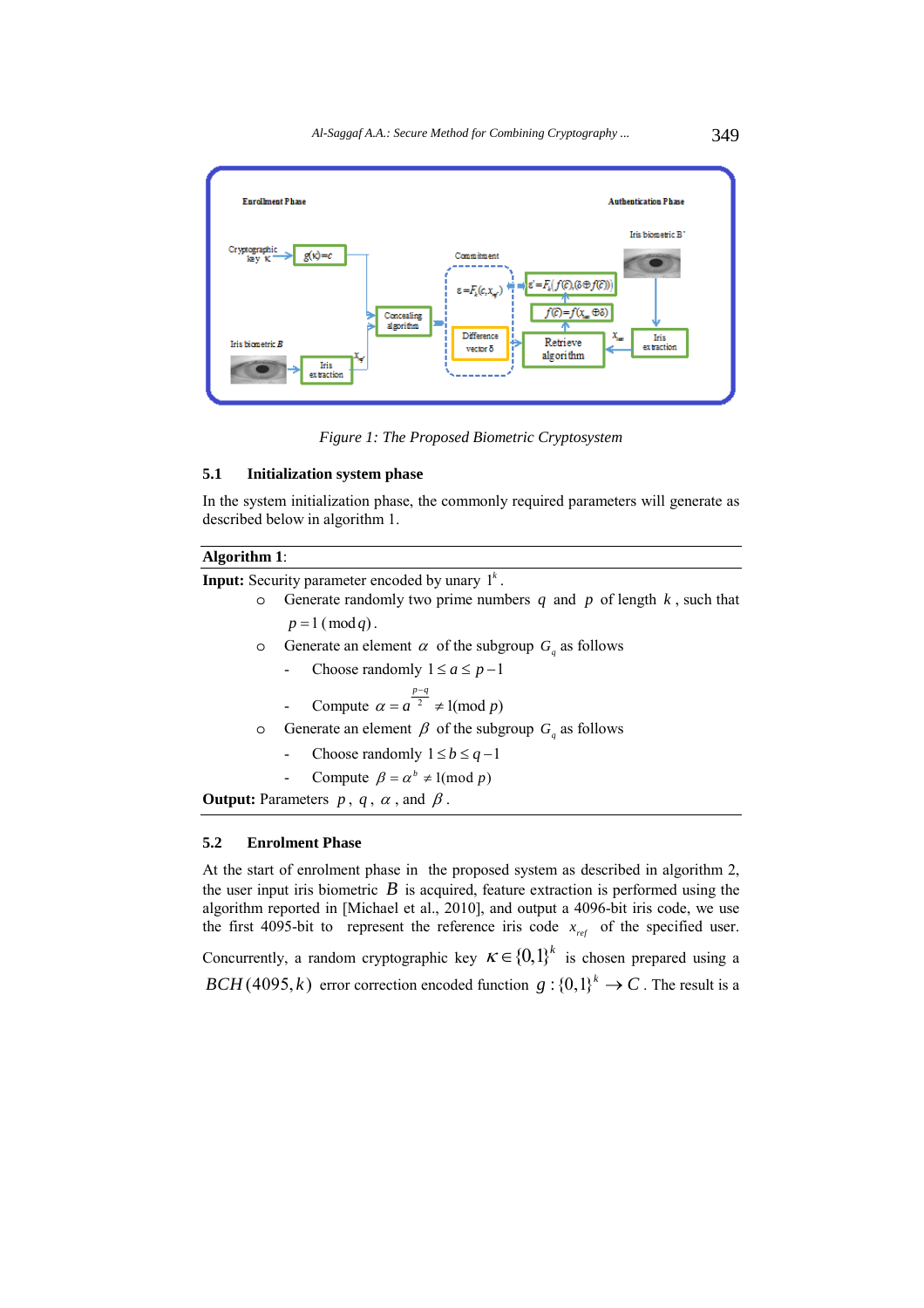codeword  $c \in \text{BCH}(4095, k)$ , is then combined with reference iris code  $x_{ref}$  (both bit-streams are of length 4095) as an inputs of so-called concealing algoritm to produce the crisp commitment and the difference vector.

| <b>Algorithm 2:</b>                                                 |                                                                                                       |  |  |  |  |
|---------------------------------------------------------------------|-------------------------------------------------------------------------------------------------------|--|--|--|--|
| <b>Input:</b> Iris biometric B and the cryptographic key $\kappa$ . |                                                                                                       |  |  |  |  |
| $\circ$                                                             | Iris code $x_{ref}$ extracted from Iris biometric data $B$ .                                          |  |  |  |  |
| $\circ$                                                             | A cryptographic key $\kappa$ is prepared using <i>BCH</i> codes and the result is a<br>codeword $c$ . |  |  |  |  |
| $\circ$                                                             | Compute the difference vector $\delta = x_{ref} \oplus c$                                             |  |  |  |  |
| $\circ$                                                             | Compute the crisp commitment $\varepsilon = F_k(c, x_{ref})$ .                                        |  |  |  |  |
| <b>Output:</b> $(\varepsilon, \delta)$                              |                                                                                                       |  |  |  |  |

### **5.3 Authentication Phase**

During the authentication phase as described in algorithm 3. The user input iris biometric *B* is acquired, feature extraction is performed using the algorithm reported in [Michael et al., 2010] resulting in a 4095-bits test iris code  $x_{test}$ . The test iris code  $x_{test}$  is used within so-called retrieval algorithm is "exclusive OR" denoted by " $\oplus$ " to extract the codeword  $c = x_{\text{test}} \oplus \delta = (x_{\text{test}} \oplus x_{\text{ref}}) \oplus c$ .

Once  $\vec{c}$  is extracted, the error correction decoded function of  $BCH(4095, k)$  is used to compute  $f(\vec{c}) = f(x_{test} \oplus \delta)$ . Then,  $f(\vec{c})$  is used within so-called translating algorithm to compute  $x'_{test} = \delta \oplus f(\epsilon) = x_{ref} \oplus (c \oplus f(\epsilon))$ .

Non-valid user will receive a codeword  $f(c)$ , such that  $H_{dist}( f(c), c) > t_{sh}$ . To check whether  $x_{test}$  represented the valid person,  $\varepsilon' = F_k(f(\mathcal{C}), x'_{test})$  is computed and matches against the stored  $\epsilon$ . If  $\epsilon' = \epsilon$ , Then the sample  $x_{\text{test}}$  is accepted and the cryptographic  $\kappa = g^{-1}(f(\vec{c}))$  is released. Otherwise the user is rejected.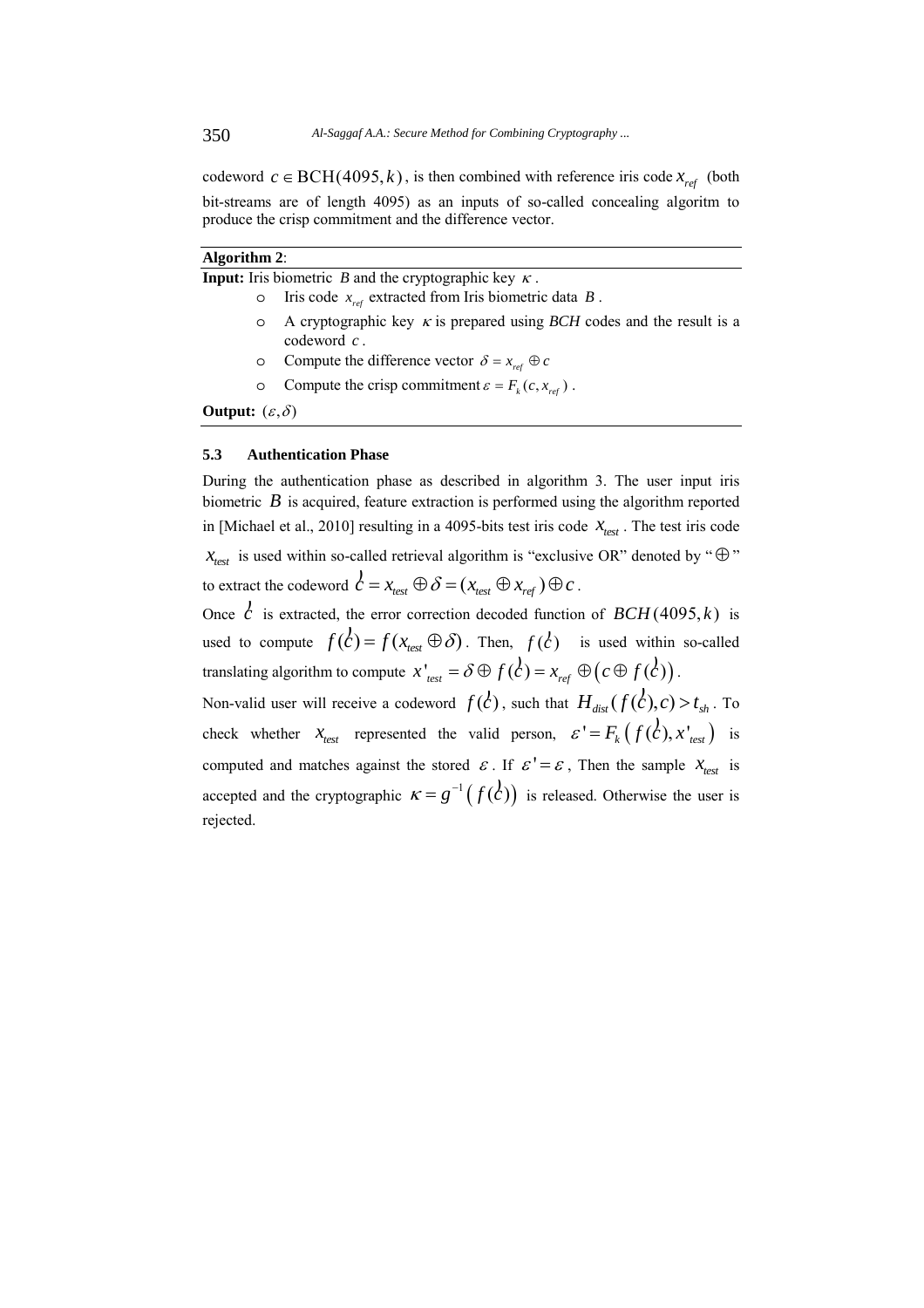| <b>Algorithm 3:</b> |
|---------------------|
|---------------------|

|  |  | <b>Input:</b> Iris biometric <i>B</i> and fuzzy commitment $y = (\varepsilon, \delta)$ . |
|--|--|------------------------------------------------------------------------------------------|
|--|--|------------------------------------------------------------------------------------------|

- o Iris code  $x_{\text{test}}$  extracted from iris biometric *B*.
- o Compute the codeword  $f(c) = f(x_{test} \oplus \delta)$ .
- o Compute  $x'_{test} = \delta \oplus f(c)$
- $\circ$  Compute  $\varepsilon' = F_k(f(\mathcal{C}), x'_{test})$ .

 $\circ$  Decision making against  $\varepsilon' = \varepsilon$ .

**Output:** The user is authenticated or rejected.

### **6 Experimental Results and Discussion**

In this Section, we report an evaluation of the proposed system implementation against CASIA Iris-Ver1 database (CASIA). The proposed system was implemented as an experimental trial, written entirely in MATLAB® 7.7.0.471 (R2008b). For the performance evaluation of the proposed scheme an iris database, we used consists of 490 iris samples from 70 different samples, with 7 samples from each eye. We use to compute the Hamming distance between two iris codes A and B as

$$
H_{dist} = \frac{1}{n} \sum_{i=1}^{n} (code(A_i) \oplus code(B_i)),
$$
\n(12)

where  $code(A_i)$  and  $code(B_i)$  are the i<sup>th</sup> bit in iris codes of person *A* and *B*, respectively.

The intra-class Hamming distances are computed by chosen an iris samples from the same eyes and the inter-class Hamming distances by chosen samples from different eyes. We carried out 1470 comparisons for the same eye and 118,335 comparisons between different eyes. The result of the distributions of the intra-class and inter-class Hamming distances is shown in Figure 2. This makes our scheme's performance less as we have to handle more error bits in the iris codes.

The most important measurements of the biometric system are False Acceptance (FA) and False Rejection (FR) rates. The False Acceptance rate is the measure of the likelihood that the biometric security system will incorrectly accept an access attempt by an unauthorized user. The False rejection rate is the measure of the likelihood that the biometric security system will incorrectly reject an access attempt by an authorized user.

In Figure 3, the False Acceptance (FA) and the False Rejection (FR) rates of the whole system are plotted. Table 1 shows that the proposed scheme can cope up to 21.41% percent of error bits within an iris code, and can generate up to 98 bits of the cryptographic key from the iris codes. The corresponding the FR and the FA rates equal to 28.33% and 1.16%, respectively. This performance of the proposed system is more efficient compared with [Tong et al., 2007; Lu et al., 2009] and is not very satisfying when it compared with the results of other biometric cryptosystems [Hao et al., 2006; Bringer et al., 2009; Rathgeb and Uhl, 2009], because the extracted iris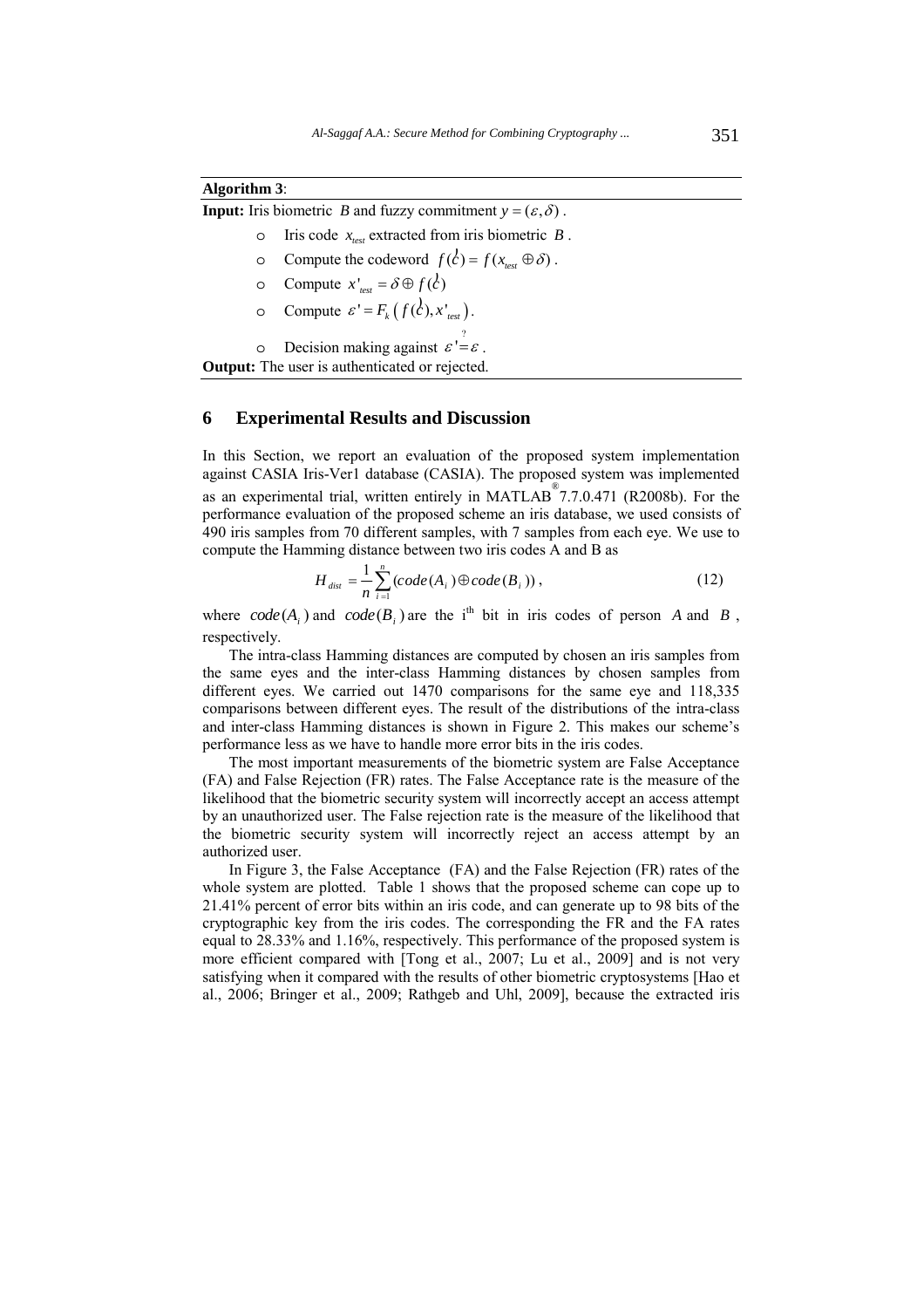codes handle high bit-error rates. In addition, the proposed biometric cryptosystem is still reached setting up a border for being capable of correcting a total number around of 877 bits errors and hence it's effective and promising. Table 2 shows the comparison performance of the proposed system with the biometric cryptosystems [Hao et al., 2006; Bringer et al., 2009; Rathgeb and Uhl, 2009; Tong et al., 2007; Lu et al., 2009]. The proposed system is required two modular computations to compute the commitment, which is slower than these biometric cryptosystems. But many Government Information Technology (IT) systems need to employ well-established cryptographic schemes to protect the integrity and confidentiality of their data that they process, such as e-passport, e-commerce and e-backing.

| <b>Threshold</b> | <b>FR</b> rate | FA rate |  |
|------------------|----------------|---------|--|
| 0.0000           | 1.0000         | 0.0000  |  |
| 0.1247           | 0.8888         | 0.0000  |  |
| 0.1701           | 0.6272         | 0.0000  |  |
| 0.1873           | 0.5166         | 0.0006  |  |
| 0.2141           | 0.2833         | 0.0116  |  |
| 0.2176           | 0.2611         | 0.0395  |  |
| 0.2342           | 0.1888         | 0.1565  |  |
| 0.2420           | 0.1667         | 0.2589  |  |
| 0.2459           | 0.1556         | 0.3188  |  |
| 0.2498           | 0.1333         | 0.3678  |  |

|                               | Biometric      | Error                            | Complexity      | Cryptography | Sample             | FA/FR         |
|-------------------------------|----------------|----------------------------------|-----------------|--------------|--------------------|---------------|
|                               | char           | correction                       | of<br>the       | key          | siz                | rates $(\% )$ |
|                               |                | code                             | algorithm       | length(bit)  |                    |               |
| [Hao et al.,<br>2006]         | Iris           | Hadamard<br>and Reed-<br>Solomon | MD <sub>5</sub> | 140          | 70                 | 0/0.47        |
| [Rathgeb<br>and Uhl,<br>2009] | Iris           | Hadamard<br>and Reed-<br>Solomon | $SAH-1$         | 128          | 100                | 0/4.64        |
| [Bringer et<br>al., 2009]     | Iris           | Reed-<br>Muller                  |                 | 40           | No-ideal<br>images | 0/5.62        |
| [Lu et al.,<br>20091          | Face           | <b>BCH</b>                       | <b>SHA-256</b>  | 36           | 68                 | 0/30          |
| [Tong et<br>al., 2007]        | Fingerprint    |                                  | ---             | ----         |                    | 0.1/78        |
| [Fave et]<br>al., 2015]       | Finger<br>Vien | Product<br>Codes                 |                 | ---          | 60                 | 0.01/4.3      |
| [Hoang et<br>al., 2015]       | Gait           | <b>BCH</b>                       | <b>SHA</b>      | 139          | 38                 | 0/16.2        |
| [Sasa et<br>al., 2017]        | Iris           | Reed<br>Solomom                  |                 | 400          |                    | 0/3.75        |
| Proposed<br>system            | Iris           | <b>BCH</b>                       | <b>DLP</b>      | 98           | 70                 | 1.16/28.3     |

*Table 1: The FA, and the FR rates of the Proposed Biometric* 

*Table 2: Comparison between the proposed system and some biometric cryptosystem*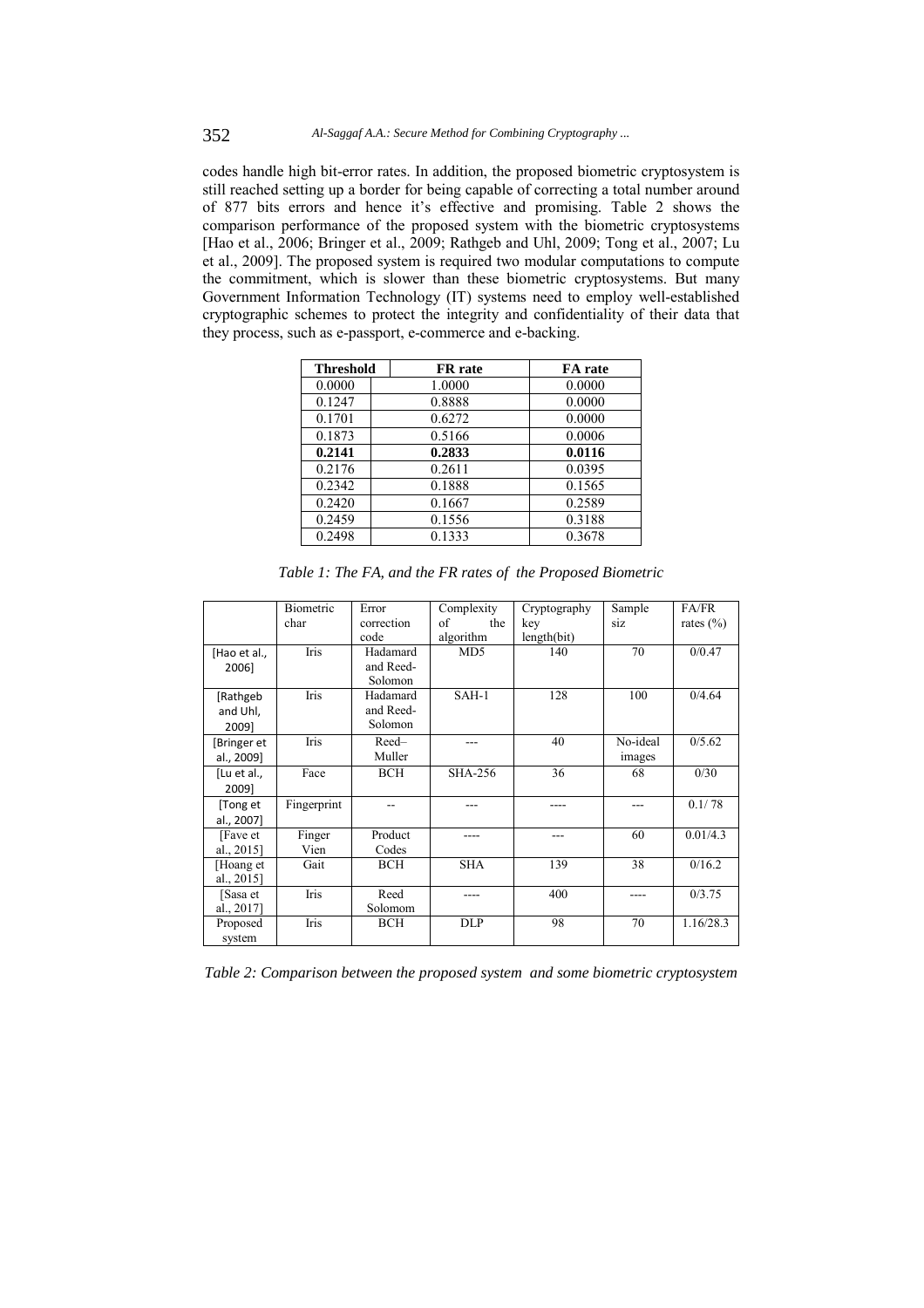

*Figure 2: The Inner and Outer Hamming distance distributions*



*Figure 3: The FR and the FA rate of the Proposed Biometric Cryptosystem*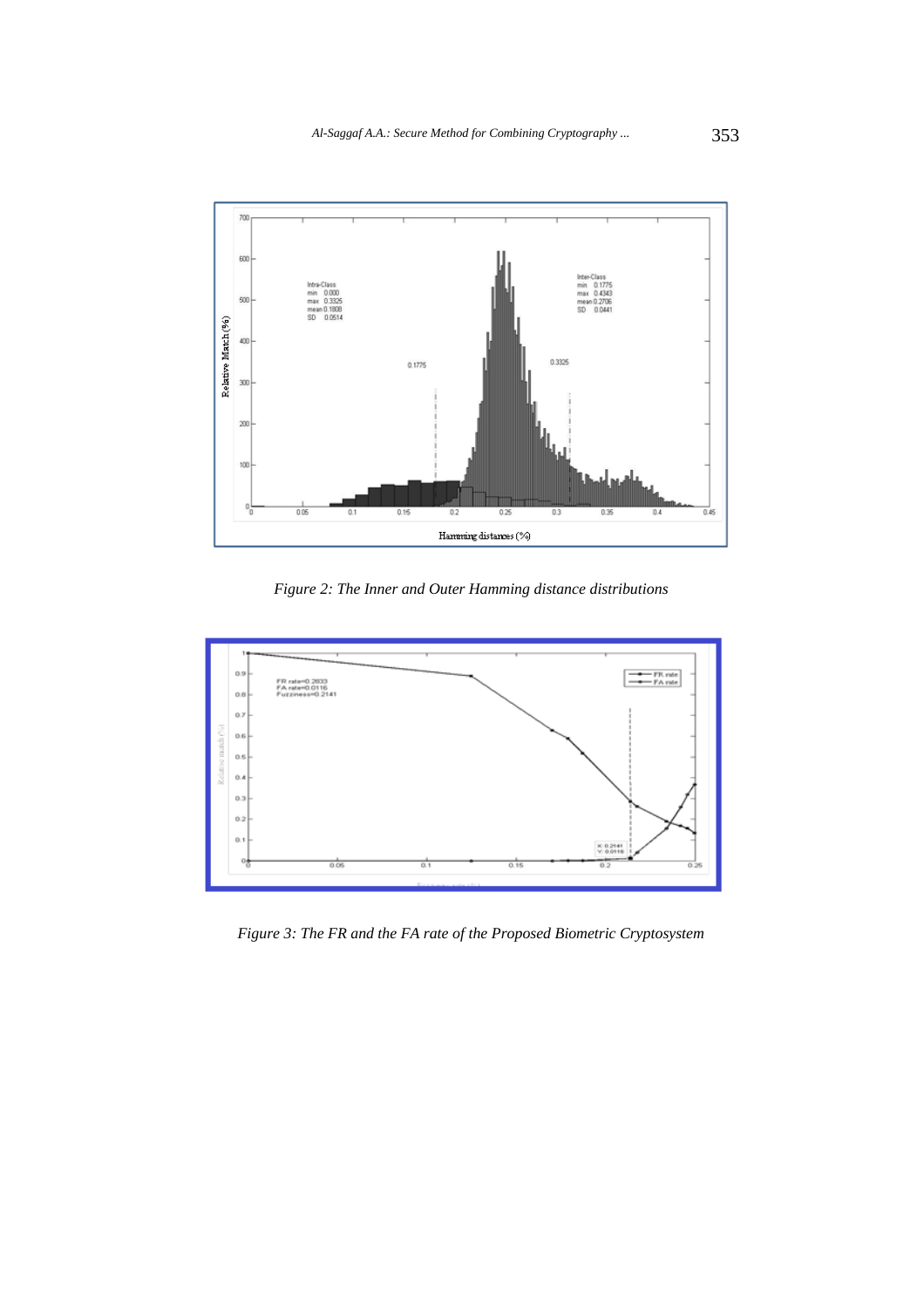# **7 Conclusion and Future work**

This paper presents a secure cryptographic authentication scheme based on the discrete logarithm problem. In method treats the problem of combining cryptography and biometrics. Through the security analysis of the proposed scheme, we showed that the security characteristics of the proposed scheme relative to the properties of the discrete logarithm problem. Based on the proposed scheme, we construct biometric cryptosystem based on the proposed scheme. The proposed system evaluated using CASIA iris database from 70 different eyes, with 7 samples of each eye. Experimental results demonstrate that the proposed system is more effective, promising in terms of cope up to 21.41% percent of error bits within an iris code, and can generate up to 98 bits of the cryptographic key from the iris codes. Furthermore, the performance rates of the proposed biometric cryptosystem are relatively high compared with the related biometric cryptosystems because of the relatively high biterror rates, above than 877 errors occurred in each iris codes. However, it needs more efforts in enhancing the iris codes for better performance as a future work.

#### **Acknowledgment**

The author would like to thank King Fahd University of Petroleum and Minerals for supporting this research.

### **References**

[Biham et al., 2005] Biham, E., Chen, R., Joux, A., Carribault, P., Lemuet, C., Jalby, W.: "Collision of SHA-0 and reduced SHA-1", In R. Cramer (ed) EUROCRYPTO'05, LNCS, 3494, (2005), 36-57.

[Bringer et al., 2009] Bringer, J., Chabanne, H., Cohen, G., Kindarji, B., Źemor, G.: "Optimal iris fuzzy sketches", In Proc 1st IEEE Int Conf on Biometrics: Theory, Applications, and Systems, (2009),1-6.

[Dobbertin, 1996] Dobbertin, H.: "The Status of MD5 after recent attack," CryptoBytes 2,  $2(1996)$ , 1-6.

[Fave et al., 2015] Favre, M., Picard, S., Bringer, J., Chabanne, H.: "Balancing is the key: Performing finger vein template protection using fuzzy commitment", In IEEE International Conference on Information Systems Security and Privacy (ICISSP), (2015), 1-8.

[Gomez-Barrero et al., 2017] Gomez-Barrero, M., Maiorana, E., Galbally, J., Campisi, P., Fierrez, J.: "Multi-biometric template protection based on Homomorphic Encryption" Pattern Recognition, 67, (2017), 149-163.

[Hao et al., 2006] Hao, F., Anderson, R., Daugman, J.: "Combining cryptography with biometrics effectively", IEEE Trans. on Computing, 55,9(2006), 1081-1088.

[Hoang et al., 2015] Hoang, T., Choi, D., Nguyen, T.: "Gait authentication on mobile phone using biometric cryptosystem and fuzzy commitment scheme", International Journal of Information Security, 14, 6 (2015), 549-560.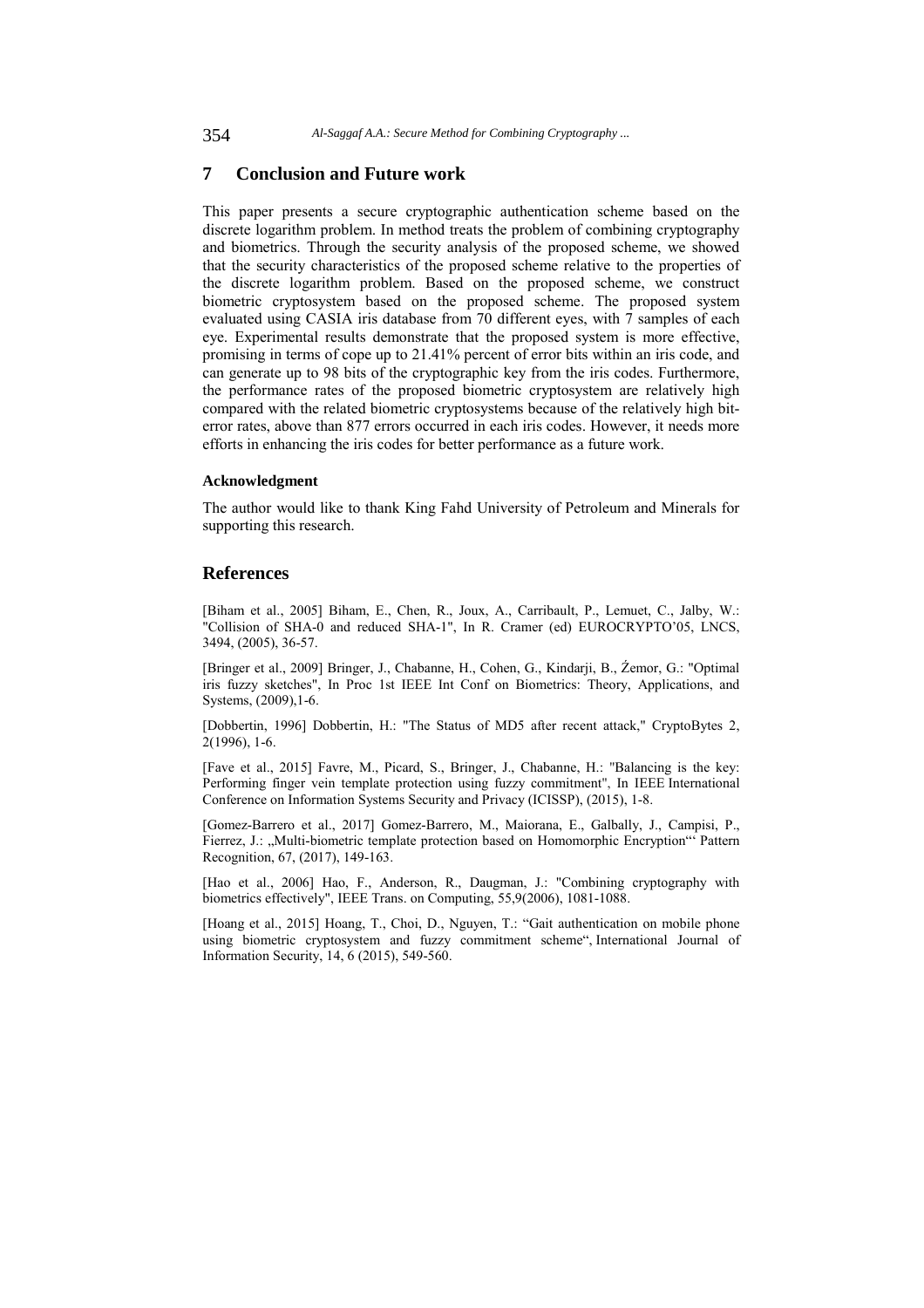[Ignatenko and Willems, 2009] Ignatenko, T., and Willems, F.: "Achieving secure fuzzy commitment scheme for optical pufs", In Proceeding of Int Conf on Intelligent Information Hiding and Multimedia Signal Processing, (2009),1185-1188.

[Ignatenko, 2010] Ignatenko, T., "Information Leakage in Fuzzy Commitment Schemes", IEEE Transaction on Info. Forensics and Security 5,2(2010), 337-348.

[Jain et al., 2005] Jain, A., Ross, A., and Uludag, U.: "Biometric template security: Challenges and solutions", In proc. of European Signal Processing Conf., (2005).

[Jain et al., 2008] Jain, A., Nandakumar, K., Nagar, A.: "Biometric template security", EURASIP Journal on Advances in Signal Processing, 17(2008).

[Jin et al., 2016] Jin, Z., Teoh, J., Goi, M., Tay, H.: "Biometric cryptosystems: A new biometric key binding and its implementation for fingerprint minutiae-based representation", Pattern Recognition, 56, (2016) 50-62.

[Juels and Sudan, 2006] Juels, A., and Sudan, M.: "A Fuzzy Vault Scheme," Designs, Codes and Cryptography, 38,2(2006), 237-257.

[Juels and Wattenberg, 1999] Juels, A., and Wattenberg, M.: "A fuzzy commitment scheme", In Proc. 6th ACM Conf. Computer and Communications Security, G. Tsudik, Ed., (1999), 28–36.

[Klima, 2006] Klima, V.: "Tunnels in Hash Functions: MD5 collisions within a minute," IACR ePrint archive, http://eprint.iacr.org/2006/105.pdf, (2006).

[Lakhera et al., 2016] Lakhera, M., Rauthan, S., Agarwal, A.: "An Efficient Cryptographic Algorithm for Securing Biometric Template Using AES and Scrambling the Pixels of Row and Column", In IEEE Int. Conf. Micro-Electronics and Telecommunication Engineering (ICMETE), (2016), 228-231.

[Li et al., 2012] Li, P., Yang, X., Qiao, H., Cao, K., Liu, E., Tian, J., "An effective biometric cryptosystem combining fingerprints with error correction codes", Expert Systems with Applications, Elsevier. 39(2012), 6562–6574.

[Lu et al., 2009] Lu, H., Martin, K., Bui, F., Plataniotis, K., Hatzinakos, D.: "Face recognition with biometric encryption for privacy-enhancing self-exclusion", In Proc. of the16th Int Conf on Digital Signal Processing (2009).

[Mai et al., 2017] Mai, G., Lim, H., Yuen, C.: "Binary feature fusion for discriminative and secure multi-biometric cryptosystems", Image and Vision Computing, 58, (2017), 254-265.

[McGuffey et al., 2015] McGuffey, C., Liu, C., Schuckers, S.: "Hardware Accelerator Approach Towards Efficient Biometric Cryptosystems for Network Security", Journal of computing and information technology, 23, 4 (2015), 329-340.

[Menezes et al., 1996] Menezes, A., Paul, C., Vanstone, S.: "Handbook of applied cryptography", CRC press, (1996).

[Michael, 2010] Michael, B., Dragos, C., Francis, G., Thomas, P., William, S.: "Iris Recognition", M.Sc. Thesis, Computing Science Group Project, Imperial College London, (2010).

[Moon, 2005] Moon, K., "Error Correction Coding, Mathematical Methods and Algorithms", John Wiley  $&$  Sons, Inc., (2005).

[Nandakuma, 2010] Nandakuma, V.: "A fingerprint cryptosystem based on minutiae phase spectrum", In Proc. of IEEE Workshop on Information Forensics and Security (2010).